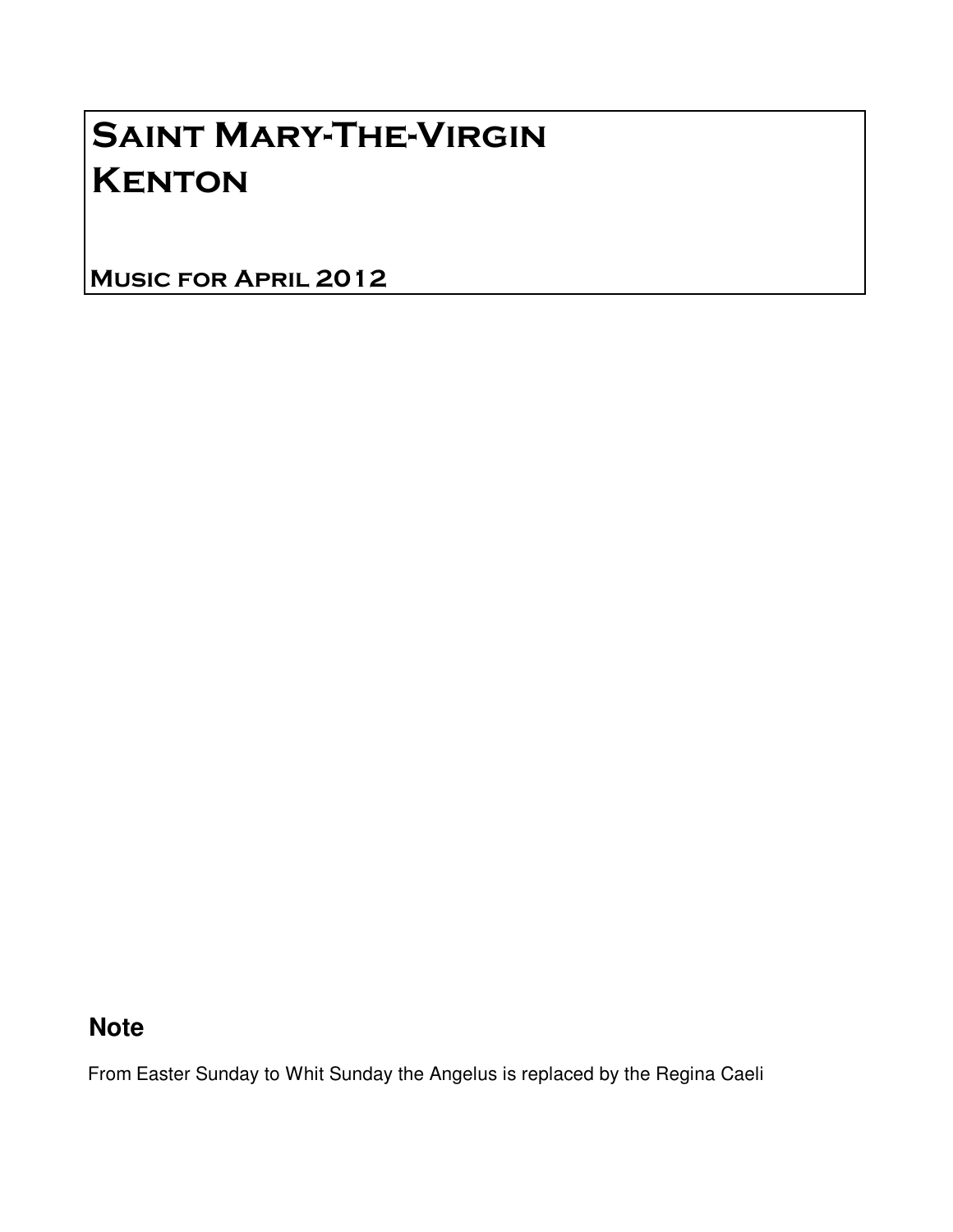### **1st April Lent VI - Palm Sunday**

| Procession                | 511     | Ride on! Ride on in majesty     |
|---------------------------|---------|---------------------------------|
|                           | 509     | All glory, laud and honour      |
| <b>Responsorial Psalm</b> | Page 29 |                                 |
| Gradual                   | 92      | There is a geen hill            |
| Offertory                 | 86      | My song is Love unknown         |
| Communion                 | 89(i)   | O dearest Lord, thy sacred head |
| Recessional               | 95      | When I survey                   |

- Setting Merbecke Creed and Belmont Mass
- At communion Drop, drop, slow tears

### **5th April Maundy Thursday**

| Introit                   | 438 (t257)      | Praise to the Holiest in the height      |
|---------------------------|-----------------|------------------------------------------|
| <b>Responsorial Psalm</b> | Page 30         | First setting                            |
| Gradual                   | 305             | Soul of my Saviour                       |
| Offertory                 | 273             | And now, O Father, mindful of the love   |
| Communion                 | 304             | Once, only once, and once for all        |
| Procession                | 268             | Of the glorious body telling             |
|                           | Setting         | Lourdes Gloria with bells & Belmont Mass |
|                           | Foot washing    | Ubi Caritas @ NEH 513                    |
|                           | At communion    | An upper room                            |
|                           | Altar stripping | Ps 22 vv 1-22 @ NEH 515                  |

# Visting choir

### **6th April Good Friday**

| Introit                   | 95      | When I survey         |
|---------------------------|---------|-----------------------|
| <b>Responsorial Psalm</b> | Page 31 |                       |
| Gradual                   |         |                       |
| Offertory                 |         |                       |
| Communion                 |         |                       |
| Recessional               | 92      | There is a green hill |
|                           |         |                       |

Setting

At communion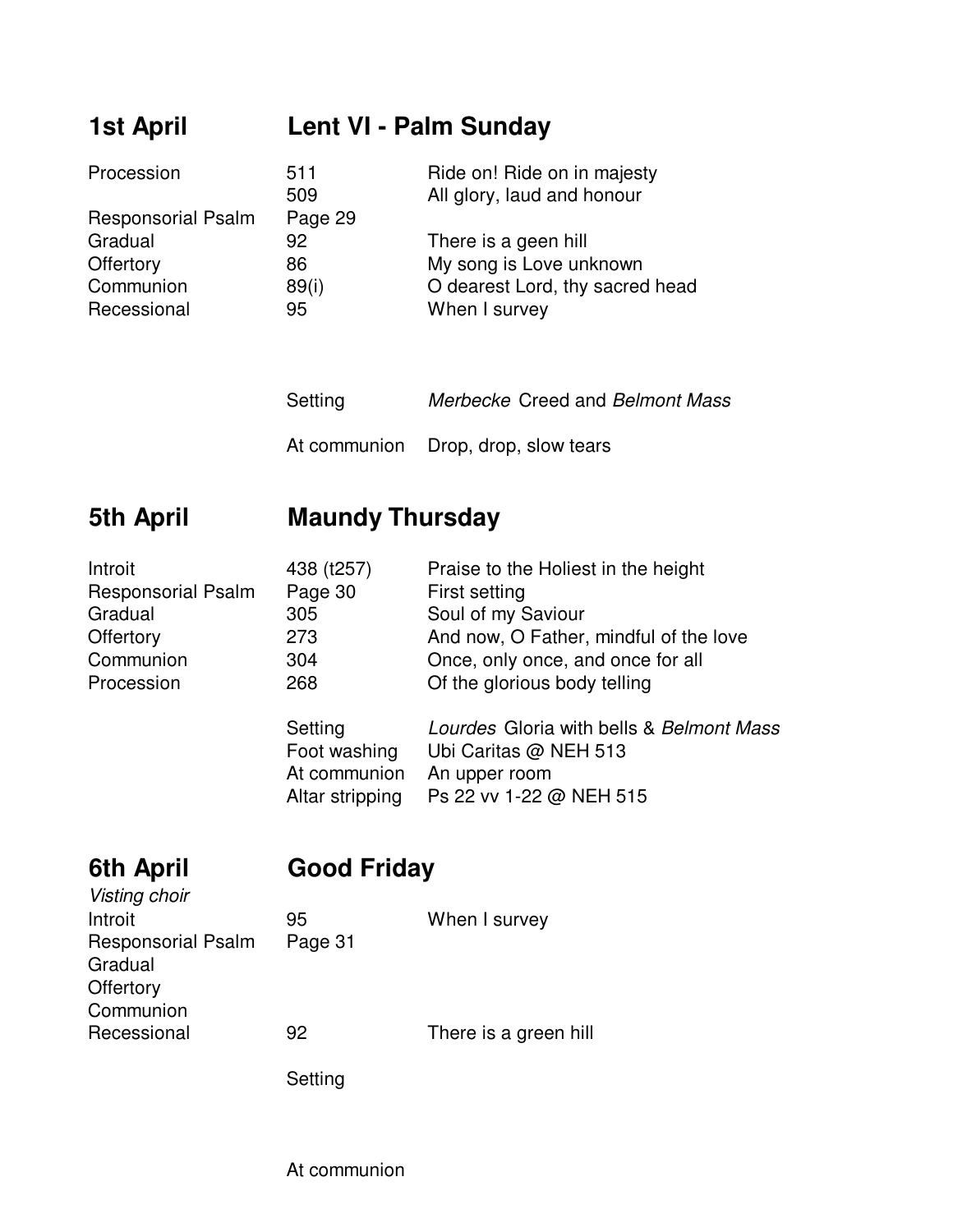### **7th April Easter Vigil**

| Introit                   |                |                                                   |
|---------------------------|----------------|---------------------------------------------------|
| <b>Responsorial Psalm</b> |                |                                                   |
| Gradual                   |                |                                                   |
| Offertory                 | 116 (Tyrolese) | O praise our great and gracious Lord              |
| Communion                 | 307            | Sweet sacrament divine                            |
|                           | 272            | All for Jesus                                     |
| Recessional               | 119            | The strife is o'er                                |
|                           | Setting        | St Ralph Sherwin Mass & Lourdes Gloria with bells |

At communion You are the centre

### **8th April Easter Sunday**

| Introit                   | 109     | Hail thee festival day                |
|---------------------------|---------|---------------------------------------|
| <b>Responsorial Psalm</b> | Page 42 | First setting                         |
| Gradual                   | 110     | Jesus Christ is risen today           |
| Offertory                 | 104     | At the Lamb's high feast we sing      |
| Communion                 | 308     | Thee we adore, O hidden Saviour, thee |
| Recessional               | 120     | Thine be the glory                    |
|                           | Setting | Frances Bradford & Lourdes Gloria     |

At communion Let all the world in ev'ry corner sing

### **15th April Easter II - Low Sunday**

| Introit                   | 117        | The day of Resurrection                     |
|---------------------------|------------|---------------------------------------------|
| <b>Responsorial Psalm</b> | Page 111   | First setting                               |
| Gradual                   | 389        | Jesus, these eyes have never seen           |
| Offertory                 | 173 (t265) | Blessed Thomas, doubt no longer             |
| Communion                 | 279 (t182) | Come, risen Lord, and deign to be our quest |
| Recessional               | 124        | Ye choirs of new Jerusalem                  |
|                           | Setting    | Merbecke                                    |